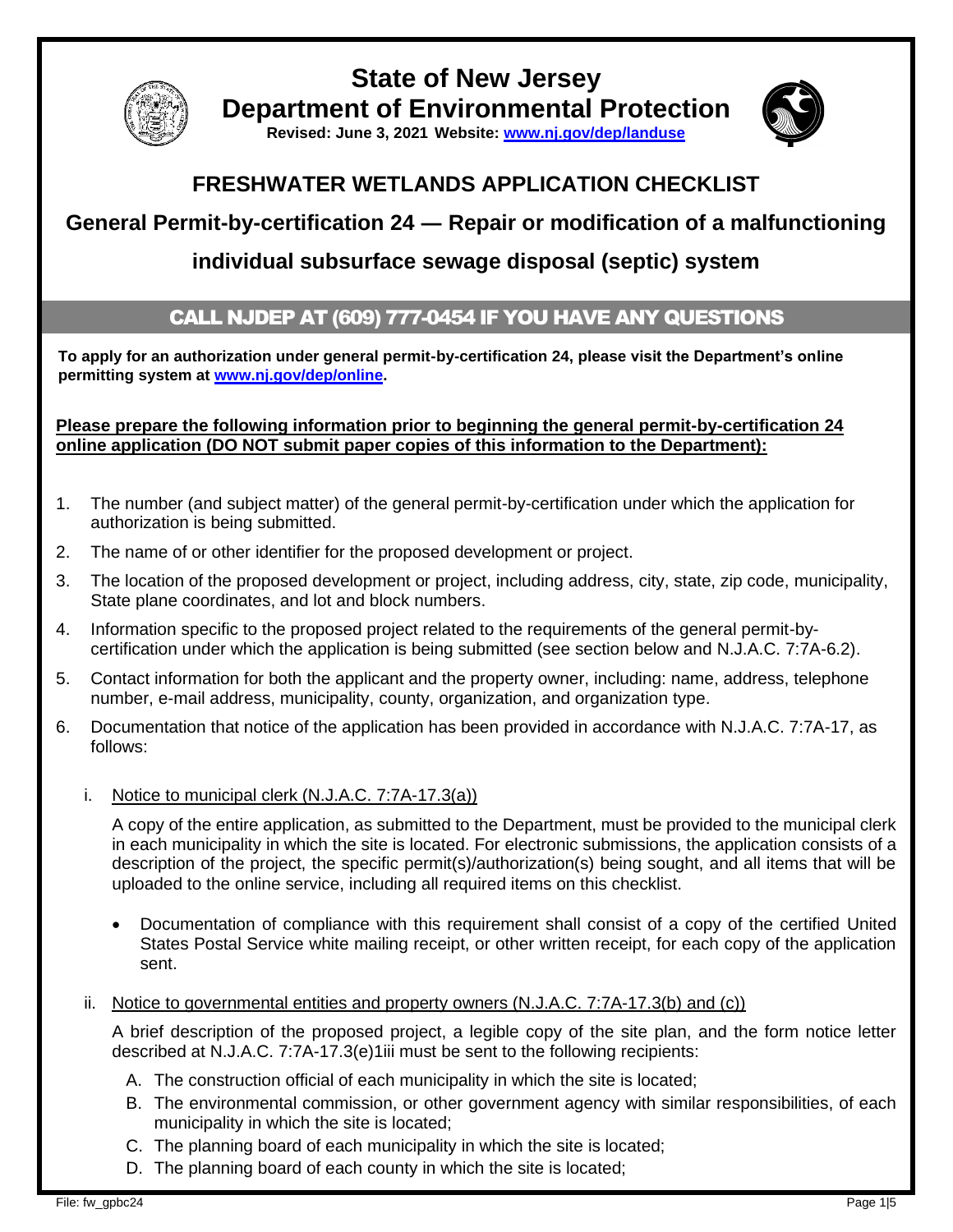- E. The local Soil Conservation District if the regulated activity or project will disturb 5,000 square feet or more of land; and
- F. Adjacent property owners:

If the application is for one of the following projects (listed at N.J.A.C 7:7A-17.3(c)1-5), notice shall be sent to all owners of real property, including easements, located within 200 feet of any proposed above-ground structure, except for any conveyance lines suspended above the ground or small utility support structures (e.g. telephone poles):

- A linear project of one-half mile or longer
- A trail or boardwalk of one-half mile or longer
- A public project on a site of 50 acres or more
- An industrial or commercial project on a site of 100 acres or more
- A project to remove sediment or debris from a channel of one-half mile or longer

For any other project, notice shall be sent to all owners of real property, including easements, located within 200 feet of the site of the proposed regulated activity.

The owners of real property, including easements, shall be those on a list that was certified by the municipality, with a date of certification no more than one year prior to the date the application is submitted.

- Documentation of compliance with this requirement shall consist of:
	- 1. A copy of the certified United States Postal Service white mailing receipt for each public notice that was mailed, or other written receipt;
	- 2. A certified list of all owners of real property, including easements, located within 200 feet of the property boundary of the site (including name, mailing address, lot, and block) prepared by the municipality for each municipality in which the project is located. The date of certification of the list shall be no earlier than one year prior to the date the application is submitted to the Department; and
	- 3. A copy of the form notice letter.
- The form notice letter required under N.J.A.C. 7:7A-17.3(e)1iii shall read as follows:

*"This letter is to provide you with legal notification that an application for an authorization under freshwater wetlands general permit-by-certification 24 <<has been/will be>> submitted to the New Jersey Department of Environmental Protection, Division of Land Resource Protection for the development shown on the enclosed plan(s). A brief description of the proposed project follows: <<INSERT DESCRIPTION OF THE PROPOSED PROJECT>>*

*The complete permit application package can be reviewed at either the municipal clerk's office in the municipality in which the site subject to the application is located, or by appointment at the Department's Trenton Office. The Department of Environmental Protection welcomes comments and any information that you may provide concerning the proposed development and site. Please submit your written comments within 15 calendar days of receiving this letter to:*

> *New Jersey Department of Environmental Protection Division of Land Resource Protection P.O. Box 420, Code 501-02A Trenton, New Jersey 08625 Attn: (Municipality in which the property is located) Supervisor"*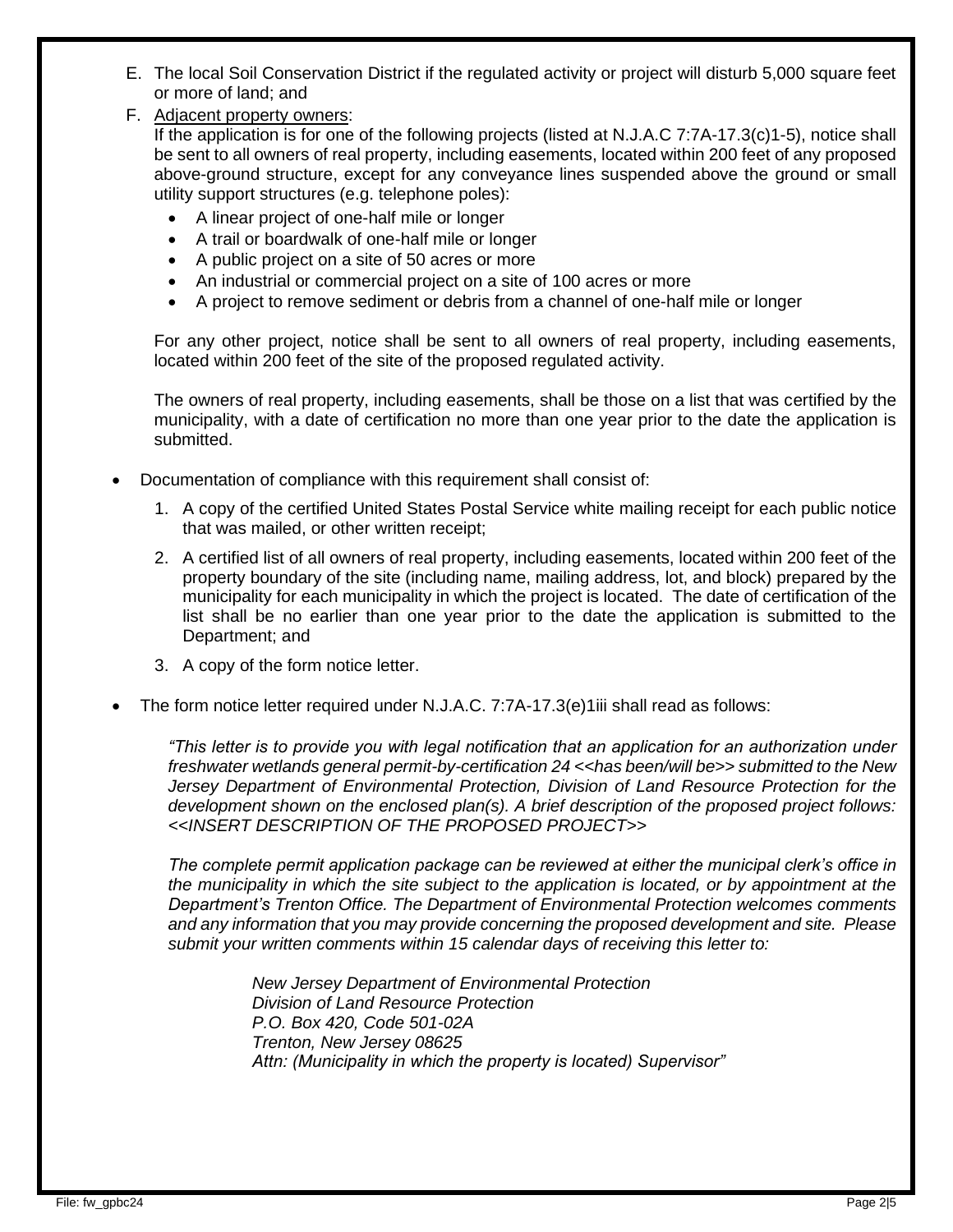#### iii. Newspaper notice (N.J.A.C. 7:7A-17.4)

Newspaper notice, in the form of a legal notice or display advertisement in the official newspaper of the municipality(ies) in which the project site is located, or if no official newspaper exists, in a newspaper with general circulation in the municipality(ies), is required for the following projects:

- A. A linear project of one-half mile or longer
- B. A shore protection development, including beach nourishment, beach and dune maintenance, or dune creation of one-half mile or longer
- C. A public project on a site of 50 acres or more
- D. An industrial or commercial project on a site of 100 acres or more
- E. Maintenance dredging of a State navigation channel of one-half mile or longer

If your project is not one listed above, newspaper notice is not required.

- Documentation of newspaper notice shall consist of:
	- 1. A copy of the published newspaper notice; and
	- 2. The date and name of the newspaper in which notice was published.
- The newspaper notice may be either a legal notice or display advertisement and must read as follows:

*"Take notice that an application for an authorization under freshwater wetlands general permitby-certification 24 <<has been/ will be>> submitted to the New Jersey Department of Environmental Protection, Division of Land Resource Protection for the development described below:*

> *APPLICANT: PROJECT NAME: PROJECT DESCRIPTION: PROJECT STREET ADDRESS: BLOCK: LOT: MUNICIPALITY: COUNTY:*

*The complete permit application package can be reviewed at either the municipal clerk's office in the municipality in which the site subject to the application is located, or by appointment at the Department's Trenton Office. The Department of Environmental Protection welcomes comments and any information that you may provide concerning the proposed development and site. Please submit your written comments within 15 calendar days of the date of this notice to:*

> *New Jersey Department of Environmental Protection Division of Land Resource Protection P.O. Box 420, Code 501-02A 501 East State Street Trenton, New Jersey 08625 Attn: (Municipality in which the property is located) Supervisor"*

- 7. Certification that the applicant has obtained written consent that the property owner that the application can be made on the property owner's behalf. This certification is required regardless of whether the applicant and property owner are the same person. The Property Owner Certification form is available at [https://nj.gov/dep/landuse/download/lur\\_042.pdf.](https://nj.gov/dep/landuse/download/lur_042.pdf)
- 8. The PIN that was issued to the applicant upon registering with the Department's online permitting system.
- 9. The application fee for a general permit-by-certification set forth at N.J.A.C. 7:7A-18.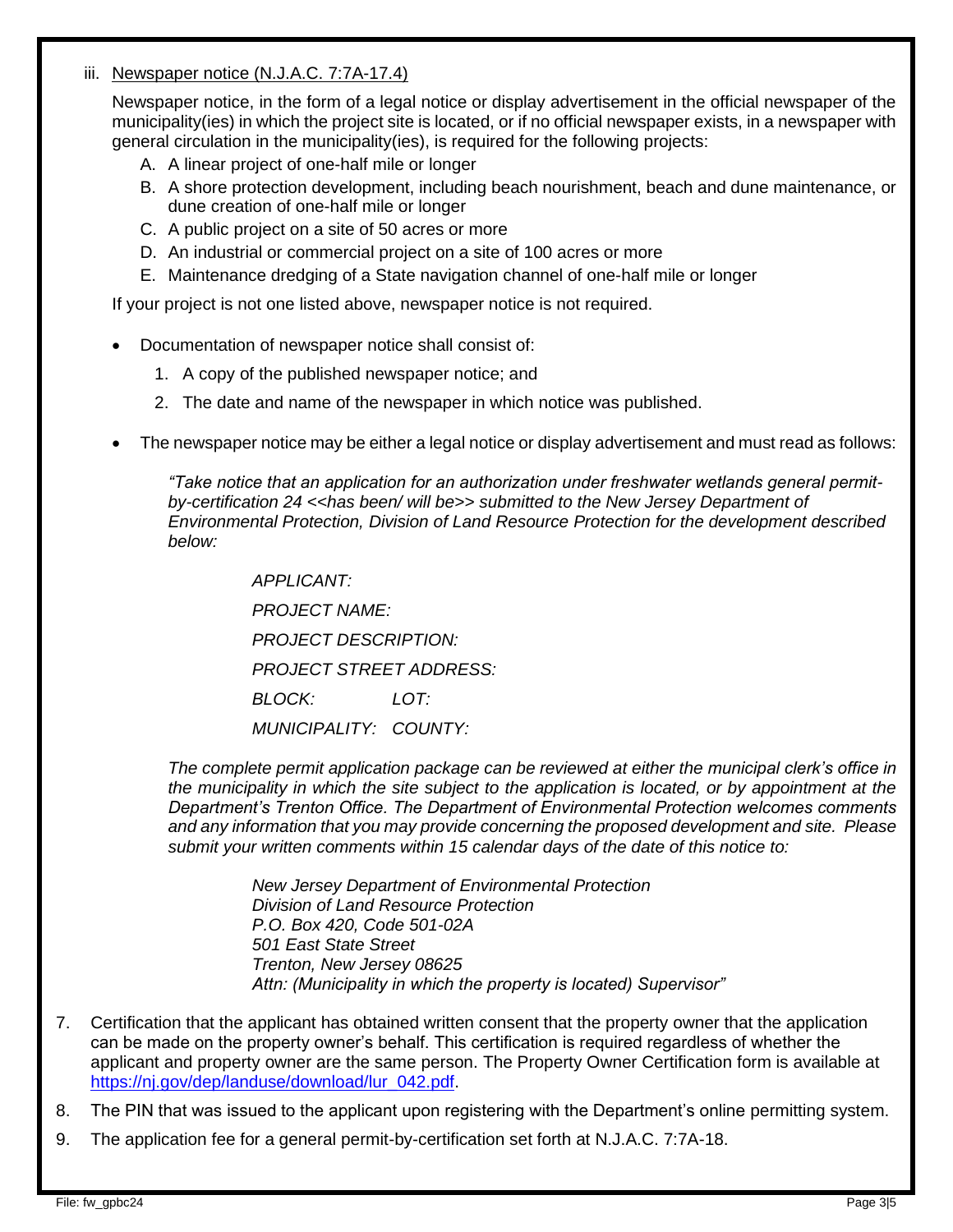**To obtain an authorization under general permit-by-certification 24 for the repair or modification of a malfunctioning individual subsurface sewage disposal (septic) system, it will be necessary to certify to the following concerning the proposed activity:**

- 1. Activities performed under a general permit-by-certification shall be associated with a proposed project. The Department shall not authorize activities under a general permit-by-certification for the purpose of eliminating a natural resource in order to avoid regulation.
- 2. The regulated activities shall not occur in the proximity of a public water supply intake.
- 3. The activities shall not destroy, jeopardize, or adversely modify a present or documented habitat for threatened or endangered species; and shall not jeopardize the continued existence of any local population of a threatened or endangered species.
- 4. The activities will not occur in a component of either the Federal or State Wild and Scenic River System; nor in a river officially designated by Congress or the State Legislature as a "study river" for possible inclusion in either system while the river is in an official study status; except that the activity may occur in these waters if approved by the National Park Service in accordance with 40 CFR 233.
- 5. The activities shall not adversely affect properties which are listed or are eligible for listing on the New Jersey or National Register of Historic Places unless the applicant demonstrates to the Department that the proposed activity avoids or minimizes impacts to the maximum extent practicable or the Department determines that any impact to the affected property would not impact the property's ability to continue to meet the criteria for listing at N.J.A.C. 7:4-2.3 or otherwise negatively impact the integrity of the property or the characteristics of the property that led to the determination of listing or eligibility. The Department shall not issue a conditional permit if it finds that the mitigation proposed is inadequate to compensate for the adverse effect. Any permit for an activity which may adversely affect a property listed or eligible for listing on the New Jersey or National Register of Historic Places shall contain conditions to ensure that any impact to the property is minimized to the maximum extent practicable and any unavoidable impact is mitigated.
	- a. If the permittee, before or during the work authorized, encounters a possible historic property, as described at N.J.A.C. 7:7A-19.5(l), that is or may be eligible for listing in the New Jersey or National Register, the permittee shall preserve the resource, immediately notify the Department and proceed as directed.
	- b. The Department shall not issue a general permit-by-certification authorization if the applicant, its consultants, engineers, surveyors and/or agents significantly adversely affect a historic property to which the general permit-by certification applies, unless the Department determines that circumstances justify issuing the general permit-by-certification or authorization.
- 6. Any discharge of dredged or fill material shall consist of clean, suitable material free from toxic pollutants (see 40 CFR 401) in toxic amounts, and shall comply with all applicable Department rules regarding use of dredged or fill material.
- 7. Any structure or fill authorized shall be maintained as specified in the construction plans.
- 8. The activities will not result in a violation of the Flood Hazard Area Control Act, N.J.S.A. 58:16A-50, or implementing rules at N.J.A.C. 7:13.
- 9. If activities under the general permit meet the definition of "major development" at N.J.A.C. 7:8-1.2, then the project of which the activities are a part shall comply in its entirety with the Stormwater Management Rules at N.J.A.C. 7:8.
- 10. If activities under the general permit-by-certification involve excavation or dredging, the applicant shall use an acceptable disposal site for the excavated or dredged material. No material shall be deposited or dewatered in freshwater wetlands, transition areas, State open waters or other environmentally sensitive areas. The Department may require testing of dredged material if there is reason to suspect that the material is contaminated. If any dredged material is contaminated with toxic substances, the dredged material shall be removed and disposed of in accordance with Department approved procedures.